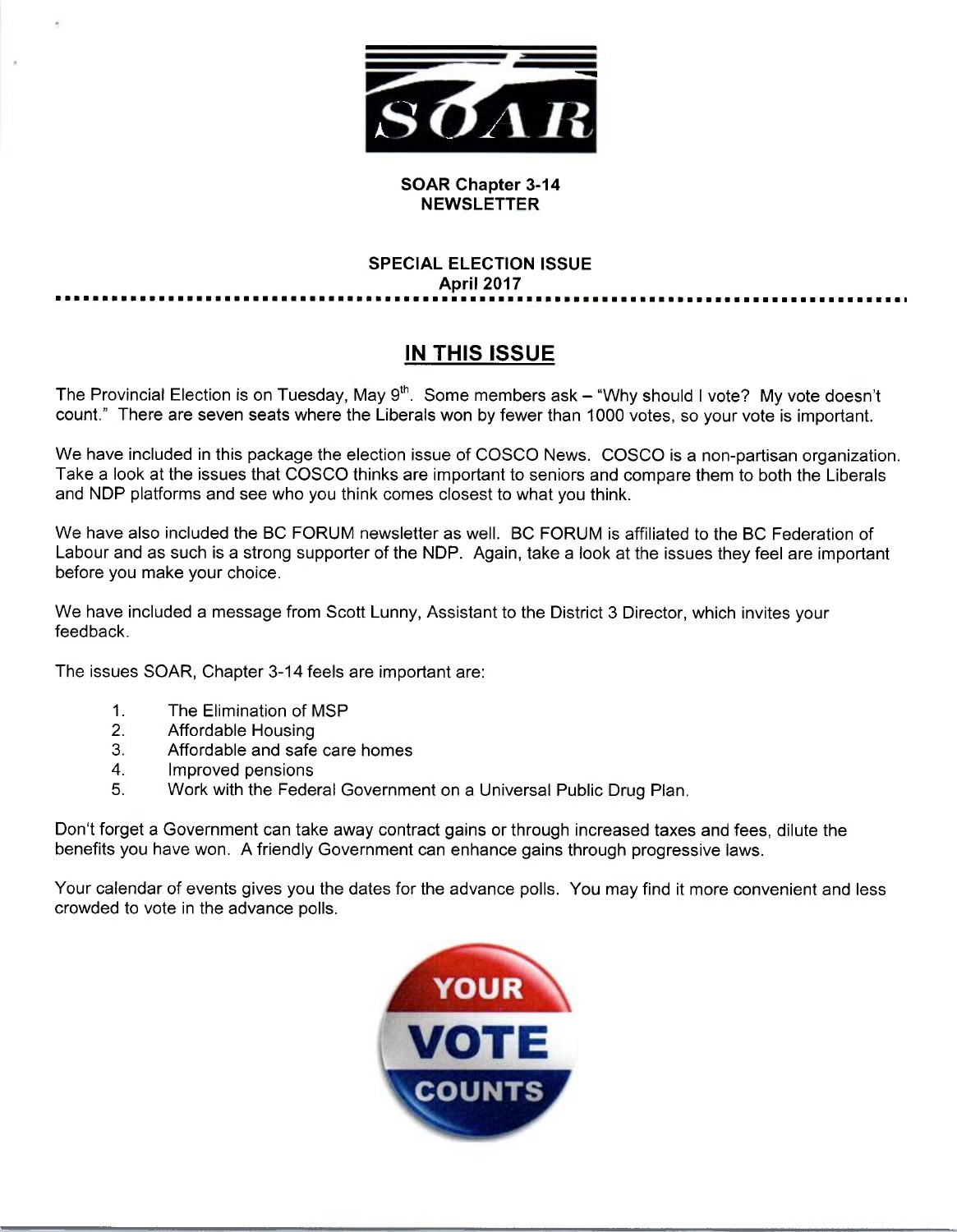## JUST ASKING

Submitted by Kay Noonan Vice-President, SOAR 3-14

I was listening to the Premier talking about all the jobs she is going to create, and how she is standing with the woodworkers in this province. It really made me ponder about all of our members who lost their jobs starting in the 1970's through the 1990's. Like a lot of people, I went through two company closures. It did get me thinking though.

I guess my questions for Christy are as follows:

Christy, if you are standing up for the lumber industry, why did your government let raw logs be exported, closing down mills in the province? Why did your government bulldoze down St. Mary's hospital in New Westminster, adding to the healthcare problems? Why did your government shut down Riverview, allowing the facility to fall into disrepair, while we have so many homeless people out in the streets with severe mental and drug related problems? Why did your government not stand up for our shipbuilding industry in North Vancouver, and allow government ferries to be built in Poland? Why did your government allow over 500 contracts on B.C. rivers go to independent power producers? Why did your government sell B.C. Rail? Why are you not listening to the experts on the Site C Dam? Why have you allowed ICBC, BC Hydro and MSP premiums to continue to rise to a level that creates a major hardship for seniors and people on low incomes? Why are you taking credit for trying to cool the Vancouver Housing Market, when you certainly were not in favour of doing anything until the public outcry made you react?

I could go on here for some time, the bottom line is, that whichever party wins this election, we need to hold them fiscally responsible. No Premier should be getting an additional paycheque of \$50,000 a year to cover expenses. Enough of the "Let them eat cake" attitude.

## JUNE MEETING

Please note that the June meeting has an early start as COSCO will be presenting a workshop on Personal Planning. If this workshop proves popular we may have one per year. There will be a list of workshops available at the June meeting. Please indicate if you would like another workshop and on which subject.